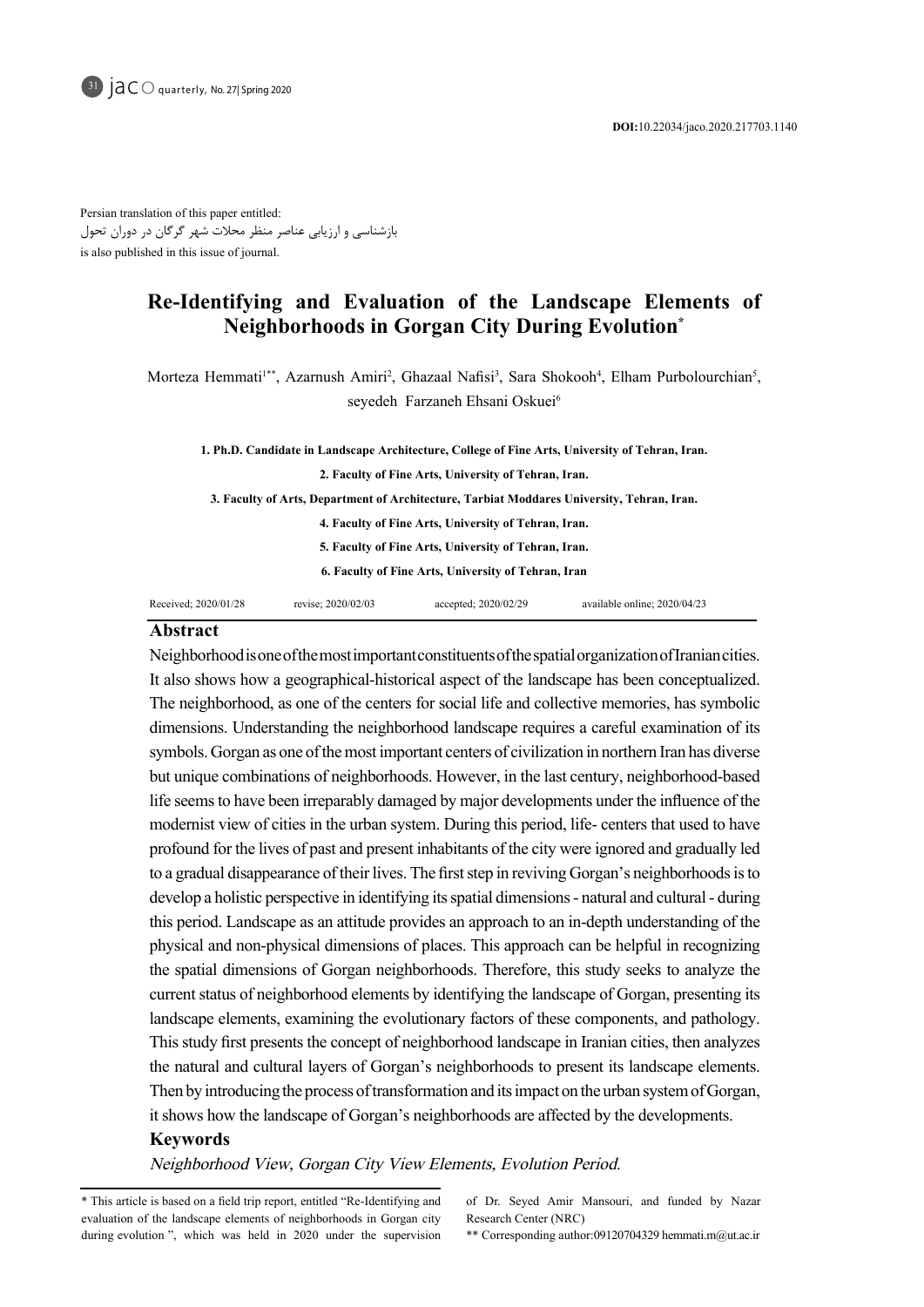## **Introduction**

Since European industrial revolution, the system of many of the traditional cities have experienced major changes in different aspects including extensive physical structures and semantic changes. However, such changes have not been in line with the previous history of cities.

Similarly, over the past hundred years, many cities of Iran have undergone radical changes in their spatial organization<sup>1</sup>. The construction of wide-ranging straight streets with the purpose of accommodating more cars has transformed the neighborhood system of Iranian cities. The Iranian spatial organization used to respond to the needs of its citizen through their neighborhoods. This used to occur through physical, symbolic, functional, livelihood, identity, semantic system s. However, with the advent of the new system, neighborhood centers in many cities in Iran have been physically and meaningfully deteriorated.

The valuable historical texture of Gorgan<sup>2</sup>, the widest texture of northern Iran, has been of no exception. The spatial organization of Gorgan used to be characterized with independent neighborhoods sharing the same neighborhood centers. In Qajar-era, the most important neighborhoods were Saripr, Darb no, Mikhchegaran,Nabalban, Sabze Mashhad, and the squares of sub-neighborhood such as Pasro, Mirkarim Doshanbehei, Shir ksh, Bagh shah, Dabaghan, and Shazdeh Ghasem. However, car-based lifestyle and new needs of residents has begun to change gradually since the late Oaiar and early Pahlavi periods. This means that the meaning of the neighborhood has been largely disappeared though its body has not undergone any changes in some neighborhoods. This study seeks to identify the elements of landscape in Gorgan and examine the factors contributing to landscape transformation. It also investigates the impact of these factors on the landscape elements of Gorgan.

## **Research questions**

What elements have shaped the landscape of Gorgan?

What factors have changed the landscape of Gorgan? How are the landscape elements evaluated through the lens of the landscape transformation of the neighborhood in Gorgan?

## **Methodology Research**

The main purpose of this study was to scrutinize and examine different aspects of Gorgan's landscape and to interpret the data from a holistic perspective. With respect to the purpose of this study, a case study research method was selected. The landscapes of Gorgan's neighborhoods as a system including elements and special cultural relationships was examined. The components and changing processes of this system were analyzed. Quantitative data gathered from the field and through observation were combined with library data.

# **Landscape of Neighborhood in Iranian Cities**

In the organization of the spatial structure of Iranian cities, there are semi-independent units. These units which are called neighborhoods are independent physical and social entities and they have come into existence in the post-Islamic era. Comparing the divisional way of spatial organization of cities  $(ranging from the micro to the macro) around the$ world shows that the scale of the "neighborhood" is the oldest but the most popular. This popularity has not been achieved by chance and it reflects the importance and value of the neighborhood in human life (Barati,  $2012$ ). Neighborhoods, the main elements of the city system, act as a set of interconnected elements, but they are independent entities. These elements which can be called small whole entities are linked to each other and the center of the city through the structures. Neighborhoods are complex integrated social, political, cultural, economic systems having multiple existential dimensions (Abdullahi, Sarafi & Tavakolinia, 2010). Specific boundaries, a sense of attachment and interactions among its residents, collective identity, collective objectives, unity in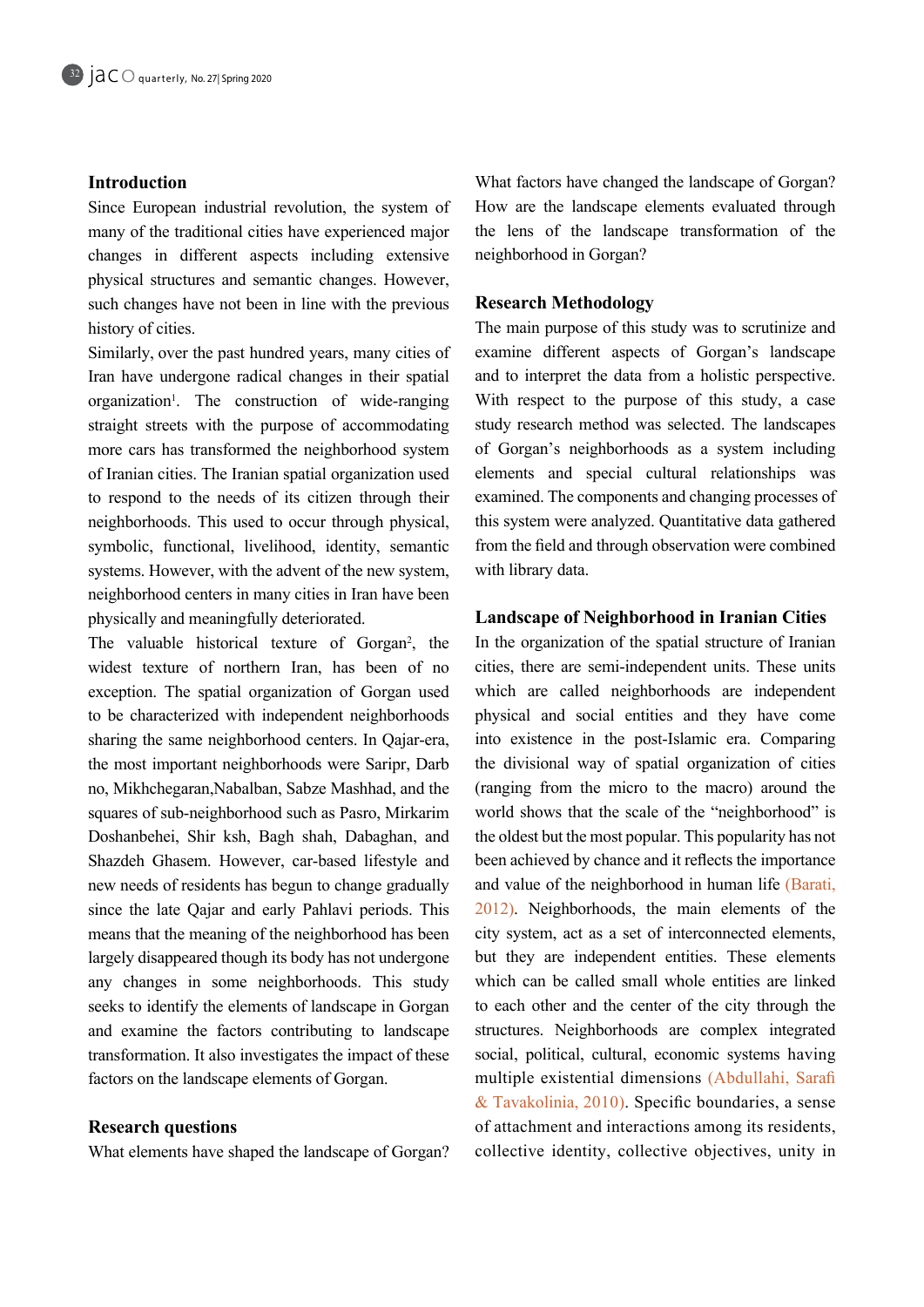activities and space, the relative self-sufficiency and proportional population are among the definitions of the term neighborhood (Baherini  $\&$ Majdzadeh, 2013).

Mousavi also believes that neighborhood identity as a systematized unit in urban life has two essential elements of movement and social unity (Mousavi,  $2012$ ). In each Islamic city, assigning each neighborhood to a particular tribe, race, or trade union created a deep bond between the members of the neighborhood by highlighting their similarities. Unity among the people of a neighborhood and protecting their social group against others made them rather self-sufficient in terms of services and facilities. Social and cultural unity could develop a sense of attachment to the neighborhood and encouraged people to follow specific customs and this differentiated one neighborhood from another. The residents of each neighborhood felt responsible for others and their neighborhood and they had certain rights. They used to consider themselves part of the whole and believed that their survival and comfort were dependent on the performance and power of this unit. This strong sense of unity and attachment differentiated the member of each neighborhood from another. Dominant social relationships had a great influence on the formation and structure of neighborhoods and used to define the networking and neighborhood centers and other structural elements such as warehouses, mosques, religious site, and the bathroom, sagakhaneh. Economic conditions and the necessity for a rather self-sufficiency resulted in developing special economic facilities in the neighborhood and turned term necessities used to be provided. The texture its center to a place where all the daily and shortof the neighborhood which used to reflect the socio-economic conditions of the society had a particular consistency and homogeneity. In other words, these factors had a key role in determining the structural elements of the neighborhood. A set of elements in residential centers used to create an environment that reflected the mutual relations of people in their everyday communication (Hosseini & Soltani, 2018).

The landscape as an attitude provides an approach which simultaneously considers the geographical and cultural aspects of the phenomena and discovers their interrelated relations through symbols. Landscape as a common property for living things comprises the geographical environment and the human groups living there. Landscape is a place whose inhabitants reflect on it and consider it as a habitat  $(d$ onadieu, 2013) According to Taghvaei  $(2004)$  landscape refers to the relationship between the natural and cultural patterns, its constituting processes and human perception of its beauty. If the landscape in its totality includes geographical and historical concepts that are human-centered and perceived through its symbols, then the neighborhood landscape can be one of the urban landscapes that are formed in the neighborhood. Mansouri  $(2010)$  defines the urban landscape as the perception whose citizens hold about the city through its symbols.

Thus, the neighborhood landscape can also be seen as a perception created by its associated symbols which are part of a larger organization called city. According to UNESCO, understanding historical urban landscape through its natural dimensions, geographical and cultural aspects, or historical aspects is possible: Historical urban landscape is a city area which can be perceived by its cultural and natural properties and values shaped over the course of history. The concept is broader than the mere historical centers and collections and includes the urban settings and its geographical .contexts

This setting includes open spaces and garden, topography and land slope, the morphology of the land, hydrology, historical and artificial environment, land use pattern and organization of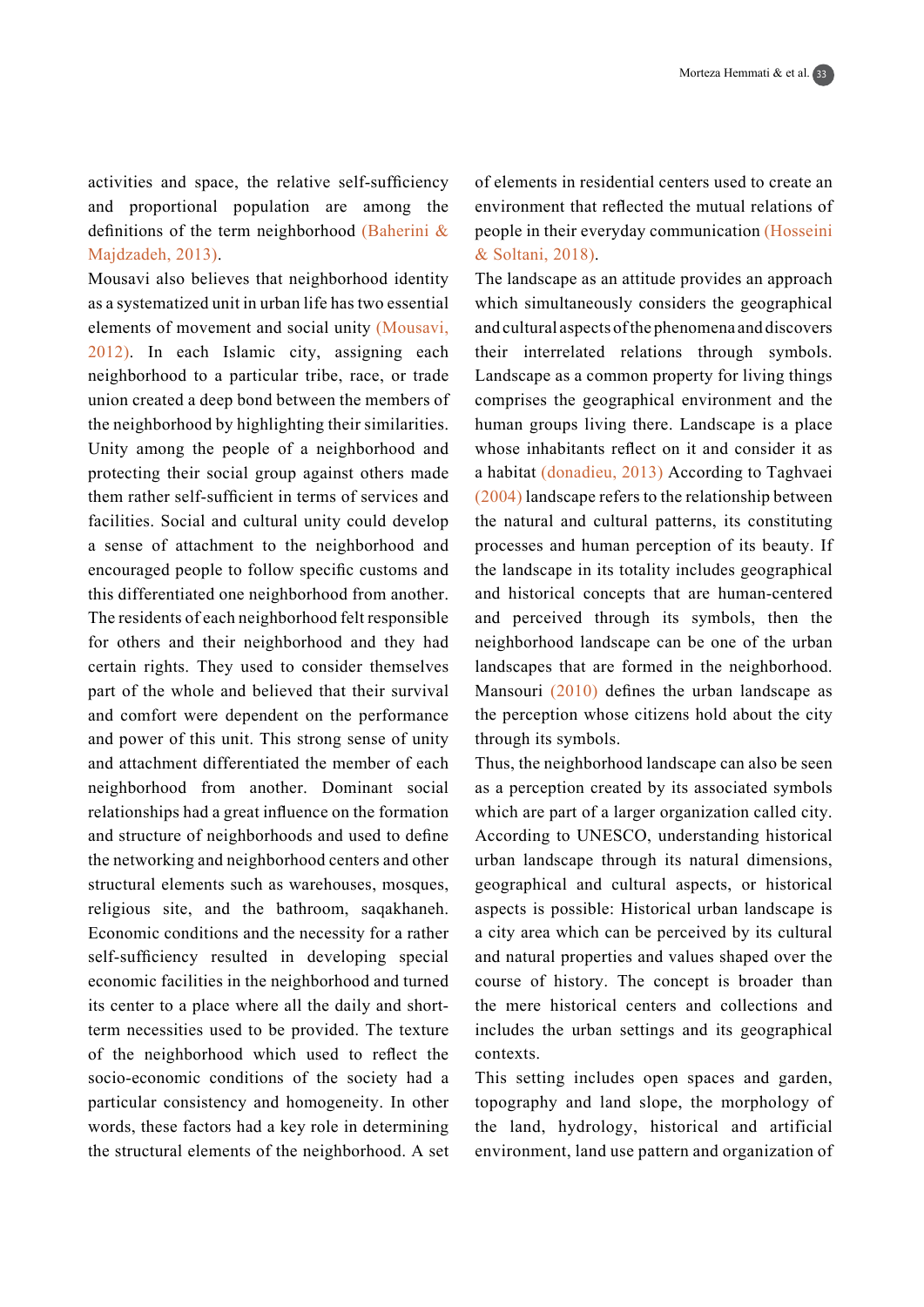

Fig.1. Layers of Historic Urban Landscape. Extracted from the Sections 8 and 9 of UNESCO. Source: Motahari Rad, 2016, 55.

land, overground and underground infrastructures, natural resplendence and other elements of urban structures. It also involves social and cultural behaviors and values and economic processes, and intangible dimensions of a legacy that are related to diversity and identity  $(Fig. 1)$ .

### **neighborhoods Gorgan**

Gorgan, one of the most important centers of civilization in northern Iran, has diverse patterns and unique mixture of neighborhood life. The urban spatial organization in the historical context of Gorgan is based on independent neighborhoods, each of which presents a set of identifiable bodies, concepts, and functions. During the Qajar period, Gorgan had six main districts and several sub-districts  $(Fig, 2)$ . The city was divided into several large neighborhoods, each of which was a single socio-physical neighborhood with several thousand inhabitants. The initial texture of the city consisted of three neighborhoods: Sabzeh Mashhad, Nalabandan, and Meydan. As the city started getting expanded gradually, more neighborhoods were added to the east and southeast. Each of the neighborhoods had separate crossings and a square, often had a polygon, square, or rectangular shape. In the field, sometimes there were elements such as Tekiyeh, cemetery, water supply, mosque, bath, and school. An example of this can be found in Abbas Ali Square, Sabzeh Mashhad, Mikhchegaran and Darb no (Mousavi Serwineh Bagh, Moradi &

### Ranjbar, 2015, 5).

In general, neighborhoods in Gorgan used to be spaces with numerous social, religious and economic functions and they included different natural and cultural dimensions that played an important role in preserving the ancient texture of the city  $(Fig. 2)$ .

# **LandscapeComponents of the Neighborhoods Gorgan of**

The definition of landscape comprises two components of the environment - which encompasses human beings - and human beings who attempt to perceive and interact with the environment (Mahan & Mansouri, 2017). As mentioned, the neighborhood landscape, one of the urban landscapes, is the perception that its citizens gain through its symbols. As shown in figure, understanding the landscape requires examining its natural and cultural layers. Therefore, understanding the landscape of Gorgan's neighborhoods requires gaining knowledge of its elements in its natural and historical layers.

Natural Elements: The most prominent natural elements of Gorgan neighborhoods are its " land slope" and "water infrastructure". The neighborhoods of Gorgan have alleys that lie on a variety of slopes originating from the elevations of the southern forest landscapes. The heights have created a relative slope toward the northern coastal landscapes. Interestingly, the steep alleys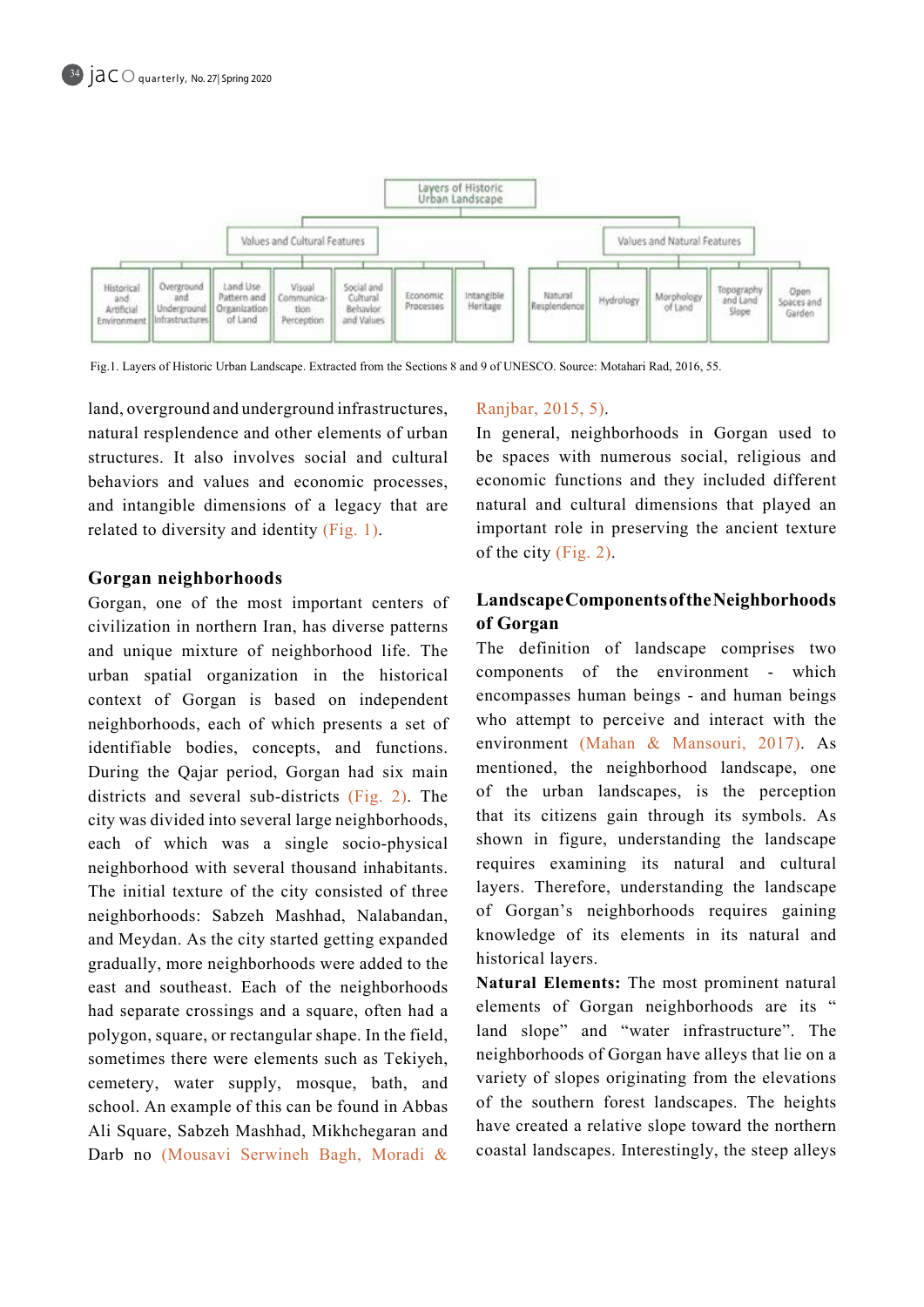

Fig. 2. Right: Public path of Mourning Groups in Gorgan City From the Third to the Sixth Night of Muharram. Source: Moghsami and Espo Mahali, 2016. Left: Boundaries of the Historical Neighborhoods in Gorgan. Source: Mousavi Serouineh et al, 2015.

ending neighborhood centers are generally leveled to provide a sociable platform. In addition, slopes are clearly leveled in areas such as houses, mosques, and etc to create a place where people can rest and constantly gather. Therefore, passageways such as alleys and neighborhood crossings are only places where this natural event occurs. The second element is the presence of water infrastructure. Neighborhood elements are places where people are provided with services based on the underwater infrastructure. The neighborhoods of Gorgan are located on the beds of about 80 aqueducts, which both provides water and determines the location of the landscape. Also, the provision of public utilities including historic baths (e.g. Mikhchegaran, Ghazi and Dabaghan), tank-houses (e.g. Mirkarim) aqueducts (e.g. Sabzeh Mashhad, Sare-khajeh) and the use of specific names (e.g. Sar chesmeh stands for spring in English) for neighbourhood suggest a rising water flow that is a component of Gorgan's landscape.

**Cultural Elements:** The center of the neighborhoods in Gorgan are a coherent artifact characterized by distinctive physical and semantic features. Such properties differentiate it from other examples in central and southern Iranian cities.

These elements are influenced by the historical features of the landscape that is unique to this place. "Neighborhood centers" in Gorgan are one of the most important elements of neighborhoods. In Gorgan, the majority of neighborhood centers have religious functions- such as Mikhchegaran, Pa sarv, Sabze Mashad and Darb no and the upper floors are used to serve religious functions through Tekiyeh while the ground floors are allocated to daily business and services offered by the neighborhood (Matoufi, 2015; Maghsami  $& Espo Mahali, 2016$ . Neighborhood centers are a collective place where services are provided and, livelihood, religious and social functions are performed at the neighborhood scale. All neighborhood centers are similar in terms of structural properties. Although the centers of the neighborhoods do not have the same geometrical forms, they are about five-meter-high and come in two floors They are located in open space and the ratio of their length to width is  $1.5$  (Table 1). Over time, their forms have undergone a marked change by a variety of materials and ornaments. Nowadays, the distinctive characteristics of their alleys have been used for their differentiation from the alleys of the cities in the center of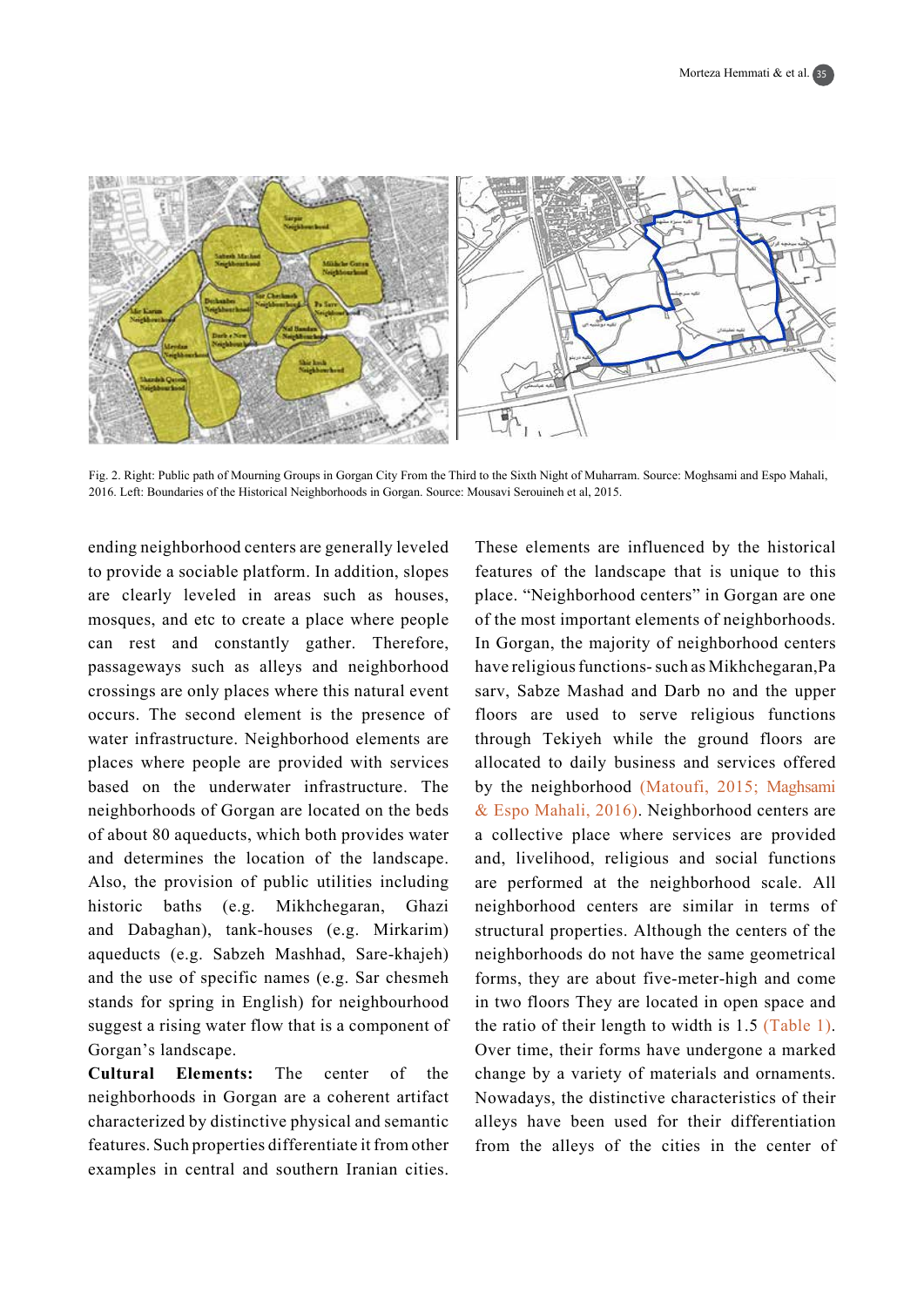Iran. The use of a variety of materials such as pottery, brick, wood, and plaster, along with a variety of ornaments, is unique to this city (Fig.  $\overline{3}$ . Also, one of the most important elements of the landscape of Gorgan's neighborhoods is the

function of 'Tekiyeh' which seems to have been built in the Qajar Period (Mousavi Serwineh Bagh et al., 2015). Neighborhood centers in Gorgan are so intertwined with 'Tekiyeh' that they are sometimes used interchangeably – For instance,



Fig. 3. A variety of materials and extraversion dimension of grains in the neighborhoods of Gorgan, Photo: Sara Shokooh, 2020.

Table 1. Comparison of the proportions of the neighborhoods of Gorgan, Source: Mousavi Sarwineh baghi et al, 2015.

| Neighborhood   | Length | Width  | <b>Ratio of length to Width</b> | Area(M <sup>2</sup> ) |
|----------------|--------|--------|---------------------------------|-----------------------|
| Sabzeh Mashad  | 13.5   | $\tau$ | 1.93                            | 89                    |
|                | 36     | 27     | 1.3                             | 985                   |
| Sarcheshmeh    | 239.95 | 22.96  | 1.04                            | 537                   |
|                | 65.5   | 17     | 3.85                            | 1352                  |
| Mikhchegaran   | 31     | 24     | 1.3                             | 658                   |
| Sar pir        | 40     | 23     | 1.7                             | 836                   |
|                |        |        |                                 |                       |
| Pa Sarv        | 37.45  | 24.46  | 1.83                            | 787                   |
| Nalbandan      | 22     | 20.73  | 1.6                             | 454                   |
| Doshanbehei    | 29.54  | 18.62  | 1.56                            | 482                   |
| Darbno         | 72.5   | 20.4   | 3.55                            | 1437                  |
| Meydan         | 65.4   | 48.1   | 1.35                            | 2284                  |
| Mirkarim       | 44.86  | 26.05  | 1.72                            | 1251                  |
| Shazdeh Ghasem | 26.1   | 12.4   | 2.1                             | 383                   |
| Shir kesh      | 38.4   | 7.8    | 4.9                             | 334                   |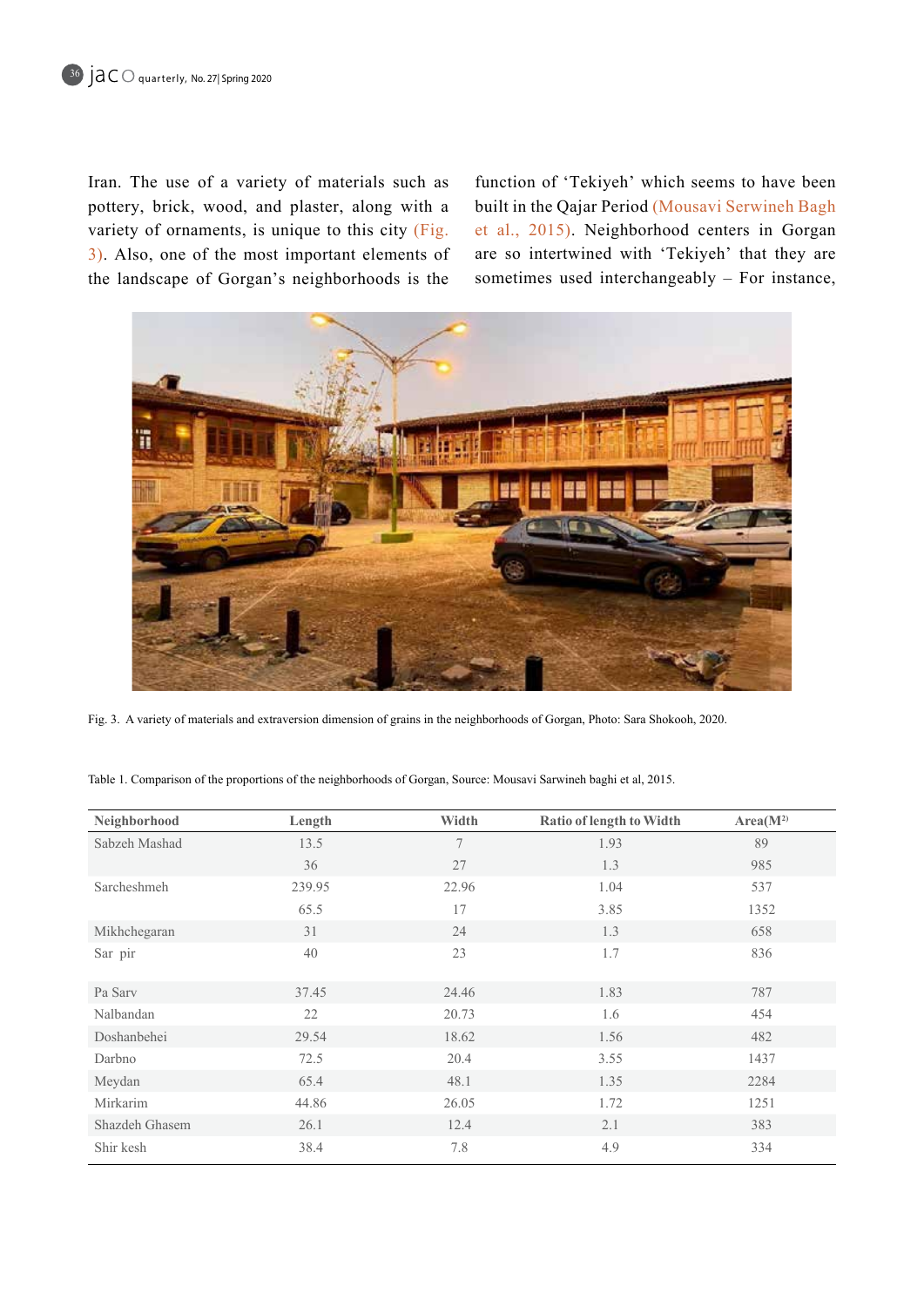it is difficult to mark a boundary between Abbas Ali Takiyeh and Sabzeh Mashad. Gorgan's Tekiyehs share similarities in terms of location and their bodies. All are on the upper floors and have a transparent body facing the center. What is remarkable is the life sustainability promoted by its religious function (Tekiyeh<sup>3</sup>) rather than other neighborhood functions. Nazif  $(2011)$  says: "Although spaces such as tank-houses, baths, and inns have virtually lost their values due to different social conditions nowadays, religious spaces such as mosques and particularly Takiyehs have continued to play a key role in the sustainability of neighborhood centers". Other residential landscape elements are "residential grains". The houses in the alleys of Gorgan's neighborhoods unlike Yazd and Kashan -are extravert and their second floor having a distinctive body facing the southern forest landscapes. In addition, their functional extraversion has added variety to materials and forms in the "alley" view by influencing the body. The proportions, materials, and techniques used in this climate - wood, brick,

| معابر درجه ۱ | معابر درجه ۲ |
|--------------|--------------|

Fig. 4. The densities of existing buildings range from 1 to 2 stories and the width of passages vary from 3 to 3.5 meters. In second-rate arteries the ratio varies between  $1.5$  and 3 because the passages are approximately 2 m wide. Source: Authors.

mortar, tile, and so on - are unique to this pace  $F$ ig.4) and have created different views of the alleys. The alleys of Gorgan are the landscape elements of Gorgan neighborhoods (Zarei, Mirza Ali & Hosseini, 2015). The presence of a tree in Gorgan is one of the most prominent features of

Table 2. Elements of the centers of the neighborhoods in Gorgan, Source: Authors.

|                                                                 | Natural              | Land slope                   |                                                                                                                                                                                                                                                                                  |
|-----------------------------------------------------------------|----------------------|------------------------------|----------------------------------------------------------------------------------------------------------------------------------------------------------------------------------------------------------------------------------------------------------------------------------|
| Elements of the<br>centers of the<br>neighborhoods<br>in Gorgan | elements             | Water<br>infrastructures     | Gorgan's neighborhoods are located on the beds of about 80 aqueducts<br>which supply water and influence the occurrence of neighborhood events.                                                                                                                                  |
|                                                                 |                      | of<br>center<br>neighborhood | The Neighborhoods are the most important place for developing social<br>interaction and collective memories of residents. Most of the residents'<br>collective lives occur in these centers                                                                                      |
|                                                                 | Cultural<br>elements | Extravert grains             | Unlike Yazd and Kashan, the houses of Gorgan, are extravert and their<br>second floor with a distinctive body facing the southern forest landscapes.                                                                                                                             |
|                                                                 |                      | Different forms<br>of alleys | Alleys with complex and multiple forms are the results of the extravert<br>houses, land slope and urban functions and urban meanings. Alleys of<br>Gorgan have a distinct personality compared to other ancient Iranian urban<br>textures.                                       |
|                                                                 |                      | Tekiyeh                      | Tekiyeh, the most prominent feature of neighborhood centers, is integrated<br>with neighborhood centers so much so that they can hardly be separated<br>from each other. Gorgan's Tekiyeh are similar in shapes and all are located<br>on the upper floors having glass facades. |
|                                                                 |                      | Symbolic tree                | The symbolic trees in the neighborhood's geometric center have been one of<br>the most prominent landmarks of Gorgan. These trees are specific in shape<br>and are evocative of concepts.                                                                                        |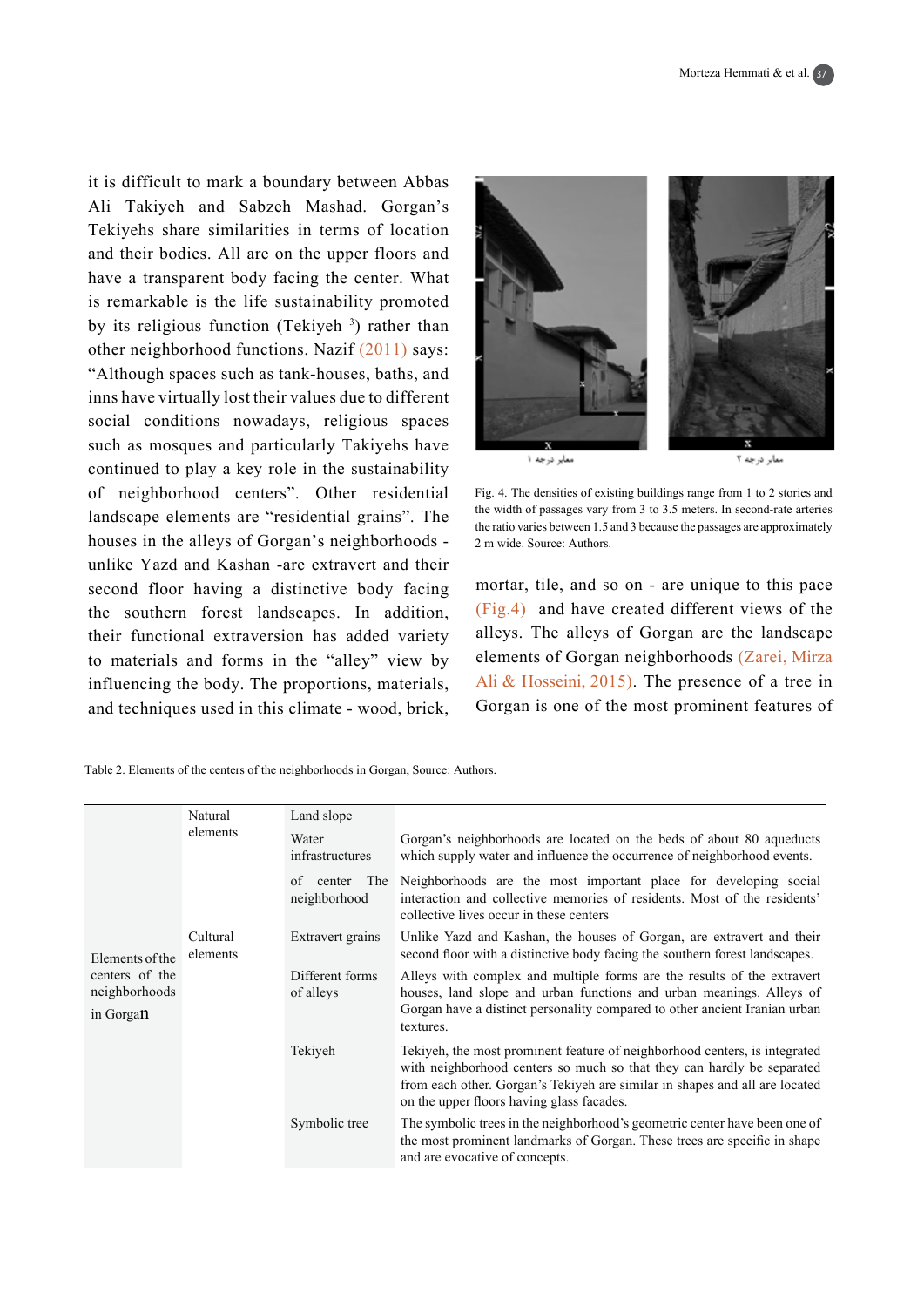its landscape. Evidence suggests that in the past all the centers of Gorgan were recognized by their "symbolic tree" - at their geometric center. The tree was often a sycamore -. Even though most of these trees were destroyed due to the availability of cars during the Pahlavi era, their immortality has been reflected in the names of neighbourhood such as Pa-Sarv, Do chenar, and passages such as burnt sycamore  $(Table 2)$  and the trees in Sabzeh Mashhad and Sar cheshmeh still exist  $-$ 

# **Evolution of the Landscape of neighborhoods**

After the Qajar period, due to new socio-economic developments in the country, the urban system and consequently the neighborhood changed dramatically. Urban life underwent different changes in its form and content due to different factors such as increasing uncontrolled urban growth and the migration wave to the city, shifting the agricultural economy to industrial economy, problems such as environmental pollution, social anomalies, diminished identity and sense of social belonging, economic inequalities. All declined the quality of life. These widespread changes in the foundations of the neighborhood gradually faded the traditional concept of neighborhood in the new urban system. As a result, the functions and benefits of neighborhoods such as giving identity to inhabitants, developing self-sufficiency and people's self-governing as well as social cohesion lost their meanings (Ibid). Factors and elements contributing to changing the landscape vary from one location and space to another. The changes depend upon the features of space. Regardless of such differences, the landscape is more or less affected by a set of factors. Table 3 shows factors and driving forces influencing landscape transformation (Kokabi, Akrami, Badri  $\&$ Rezvani,  $2014$ ). As can be seen in Fig. 5, the factors and elements influencing the landscape are physical and fall under the categories of internal and external. The factors directly or indirectly contribute to the changes. Lifestyle as a mediator influences the physical changes but some factors directly affect the changes. In either case, the condition for changes in the physical landscape needs to be provided (Kokabi, Akrami, Badri & Rezvani, 2018).

# **Evolution of the landscape of neighborhoods Gorgan in**

Neighborhoods, one of the main constituent parts of Islamic cities, play a significant role in shaping the collective memory of the inhabitants despite their ethnic or racial, religious, commercial, or other commonalities. In Gorgan, ethnic,



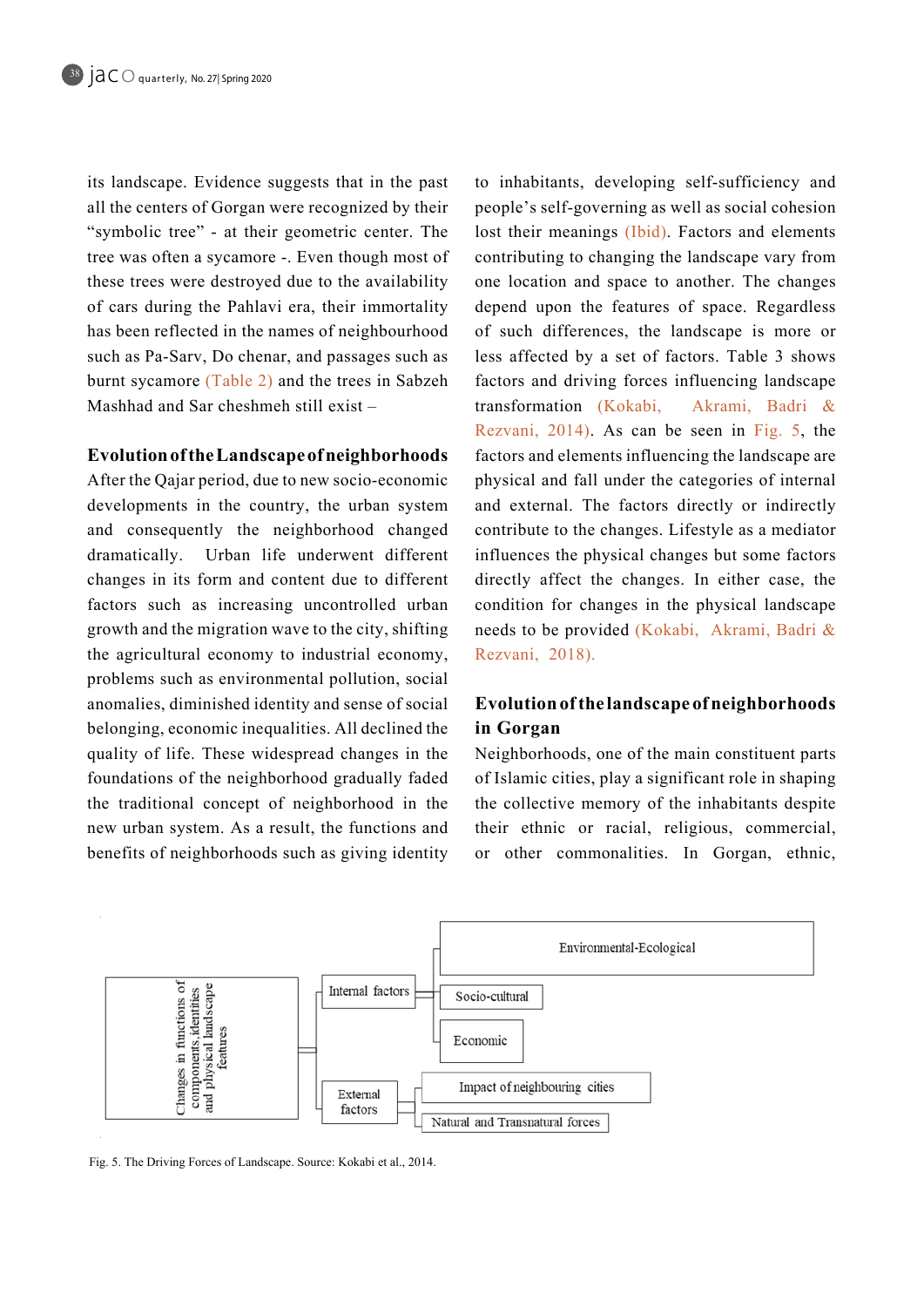racial, religious, and trade-related factors have been important to neighborhood development. The names of many neighborhoods reflect a commercial unity (Mikhchegardan and Nalbandan) - or signify religious affiliation (Sabze Mashhad, Sare khojo, Sar pir). The selection of names has been associated with the importance of these commonalities. Neighborhood centers have been common places where communal services are provided to its residents. Independent Tekyeh and commercial openings have been of importance in meeting the daily needs of residents such as baths and tank houses. They used to play a key role in shaping the network of neighborhood structure. The twisted main roads and the east-west alleys used to connect neighborhoods to the main structure of the city. Today, Gorgan's neighborhoods appear to be on the verge of destruction and they have been losing their importance. Although the structures of these traditional neighborhoods have been preserved, they are no longer vibrant or dynamic. The landscape of Gorgan's neighborhoods seems to have undergone fundamental changes, and the disappearance of the fundamental components of neighborhoods has led to its destruction.

Cities and their smaller units such as neighborhoods like living, dynamic organisms are subject to many changes (Kitabchi, Hajipour  $&$  Hosseinpour, 2012). Destructive factors of traditional Gorgan's neighborhoods are internal or external. Components originating from the inside of the neighborhoods have changed the lives of neighborhoods, while some factors existing outside of the neighborhoods have been influenced by cities. The availability of cars and construction of new streets across the city have had a direct impact on the city's physical structure. This has been imposed by out-of-cities factors caused by advances in technology and the larger changes which occurred across the country. Due to an increase in the number of cars  $4$  in the cities and changes in the speed of transportation, cutoffs with different width in Gorgan's neighborhoods could not keep up with the changes. The route used to connect the neighborhood center to another center through intermediate routes. To facilitate access to different places and to distant locations, several streets were developed. Due to the construction of Pahlavi and Kakhi streets, much of the neighborhood of Pasro and other neighborhoods in that area were destroyed and this endangered the life of neighborhoods. Also, the need for faster services through new cutoffs connecting the city to its surrounding or landmarks - the street leading to the palace  $-$  made cutoffs more attractive to people than passages and alleys within neighborhoods. In addition, the expansion of the city as a result of an increase in population was associated with external changes caused by events such as migration to cities. With the expansion of the city, population growth and migration from villages to cities, housing demand, the neighborhoods failed to meet the needs of the new population. As a result, new settlements were developed out of the neighborhoods or changes were made to existing homes around the texture. These settlements were based on the present-day technology and were better in terms of services provided to residents (e.g. access to gas water). Therefore, there was a greater interest in living in these settlements

Internal factors also had an important influence on the destruction of neighborhoods. By changing the city and the needs of the inhabitants, the functional system of the Gorgan's neighborhood centers failed. Due to access of the houses to the running water, there was no need for a water thank or public bathroom. In this way, the constituents of the neighborhood centers were no longer in use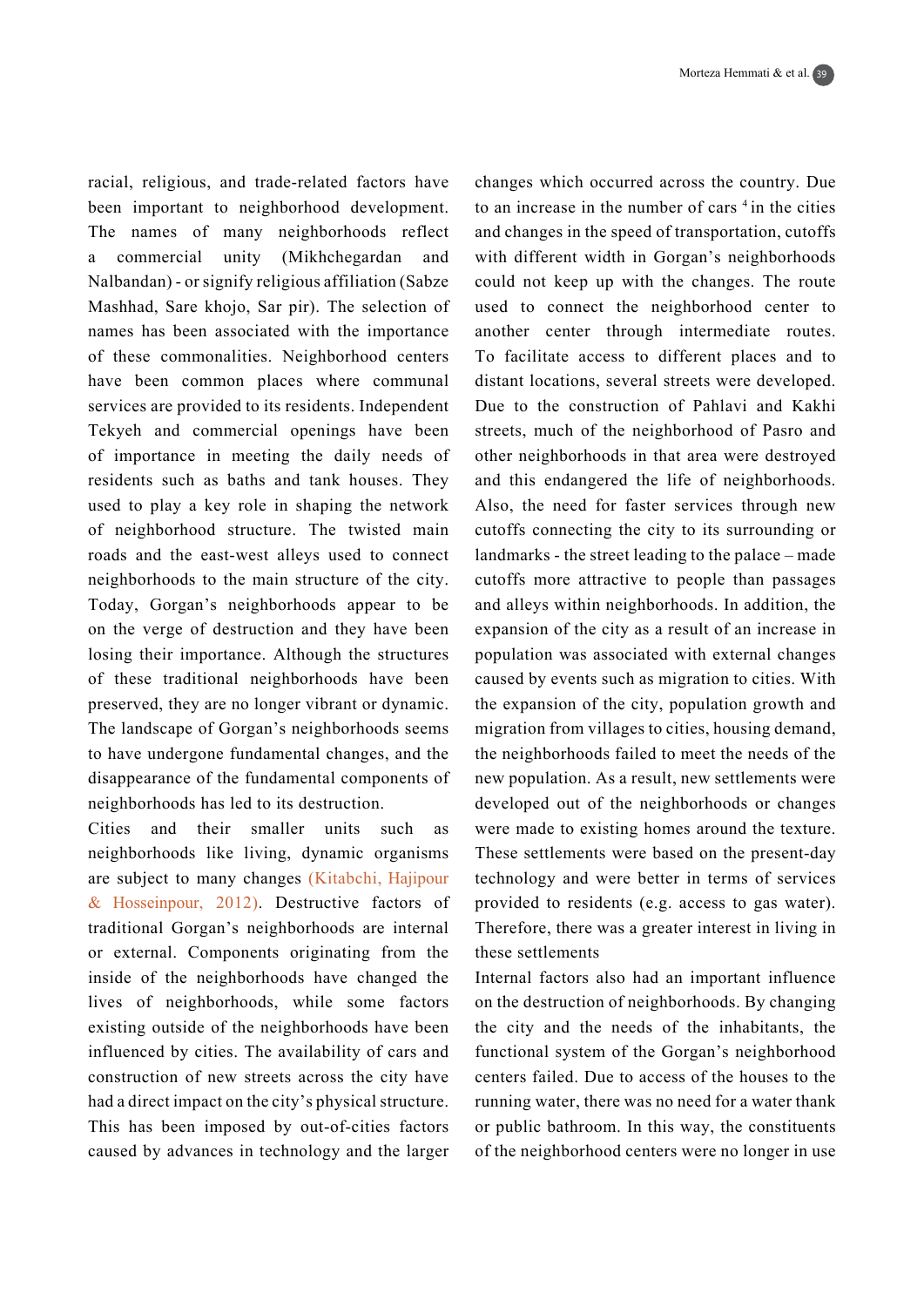by its residents. By drying up the water source in Sabze Mashhad, as water infrastructure and place for water resources division, the utility of the neighborhood was questioned. The provision of running water through the piping system and promotion of health services reduced the need of being connected to the neighborhood center as a sharing point of water. In addition, the elimination of guilds and local stores as economic factors brought changes within neighborhoods and influenced their livelihoods.

With the evolution of technology, many of the economic dimensions of neighborhoods were no longer in line with the new conditions. This resulted in the elimination of some guilds (Metal engraving and blacksmithing, etc.) and the economic functions of neighborhoods. Today, the micro-commercial functions that formed in the neighborhood centers are no longer flourishing because they do not meet the basic livelihood needs of neighborhood residents. Though some parts of the historic texture of neighborhood centers in Gorgan has been intact, the neighborhood that used to meet the needs of its residents has turned to a parking lot.

### **Discussion**

The most significant driving forces contributing to landscape transformation can be divided into four internal and external factors (Table 3) and the elements of Gorgan's landscape can be examined by referring to these factors. First, the natural landscape can be examined through two criteria: land slope and water infrastructure. Land slope seems to have been subject to disintegration due to the construction of standard and straight streets in some areas. Such a change was caused by technological evolution and the introduction of cars into cities, and in some areas the correction of the slope destroyed the integration of the natural slope. Thereafter, the element of water infrastructure was affected by two factors simultaneously. First, there was an intrinsic factor that caused the water infrastructure to collapse due to environmental

|                         | <b>Driving Forces of</b><br>Landscape      | Cause                                                                                                                                                                               | <b>Effect</b>                                                                      | ConsequenceS                                                                                                        |
|-------------------------|--------------------------------------------|-------------------------------------------------------------------------------------------------------------------------------------------------------------------------------------|------------------------------------------------------------------------------------|---------------------------------------------------------------------------------------------------------------------|
| <b>Internal factors</b> | Technological changes                      | in cars of Availability<br>cities                                                                                                                                                   | increase to Necessity<br>of speed the                                              | Development of straight streets and<br>destruction part of the local context                                        |
|                         | Socio-cultural changes                     | Migration to cities<br>population<br>and<br>growth                                                                                                                                  | development City                                                                   | Creation of new settlements outside<br>the texture of neighborhoods                                                 |
| factors External        | Environmental<br>and<br>ecological changes | Dryness<br>springs                                                                                                                                                                  | of existing Lack of easy access to<br>drinking water in the<br>neighborhood system | Migration<br>to<br>the outside<br>0f<br>neighborhoods where there<br>$\overline{1}$<br>access to the running water. |
|                         | Economic changes                           | traditional economy<br>and its replacement<br>with the<br>industrial<br>economic<br>system<br>the<br>and<br>emergence<br>of large stores with<br>various products at<br>lower costs | The collapse of the Elimination of some<br>local guilds and shops                  | the local economic cycleWrecking                                                                                    |

Table 3. The Driving Forces of the evolution of Landscape of Gorgan. Source: Authors.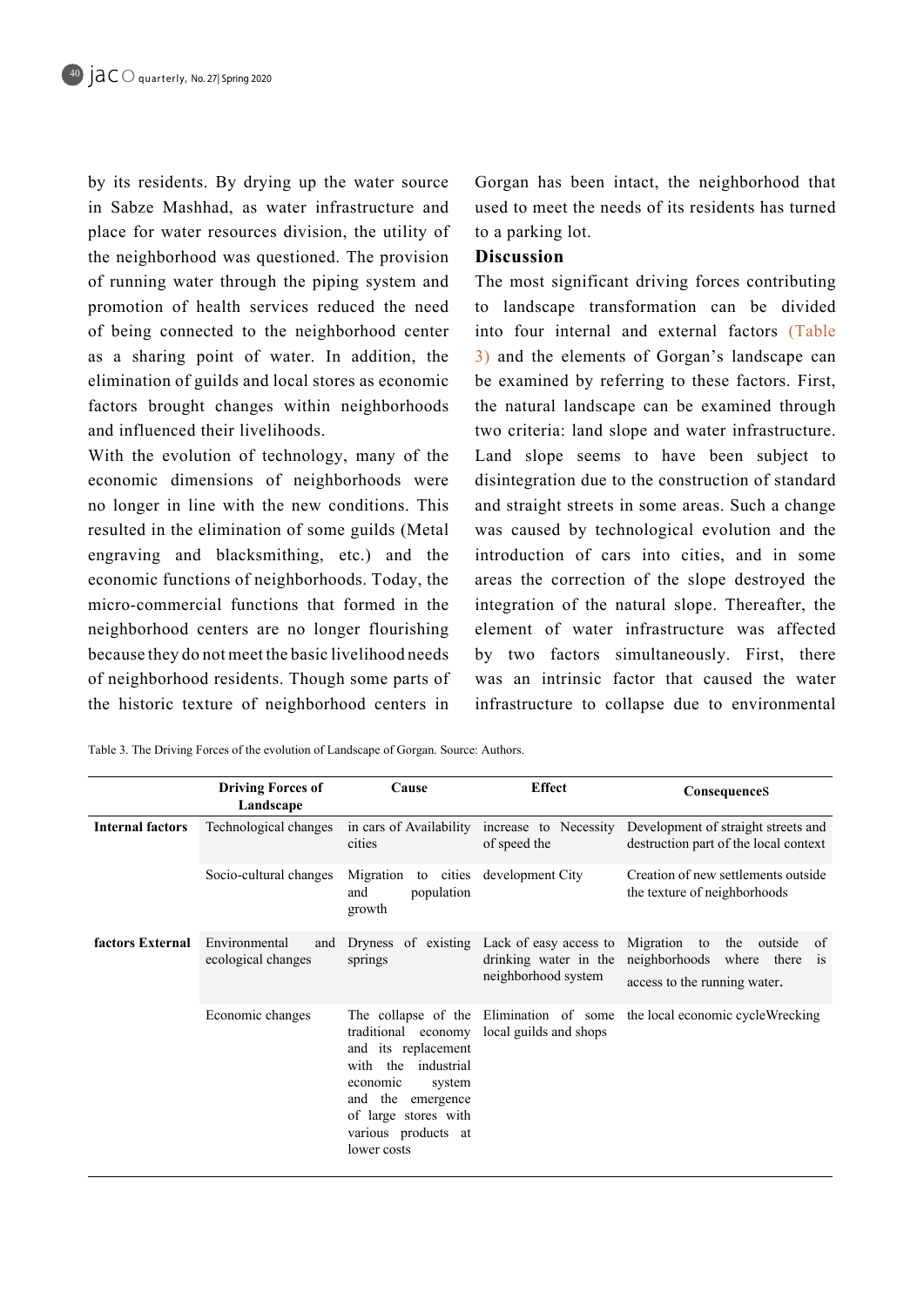and ecological changes -dryness of existing water springs. The coincidence of this change with the evolution in the water supply system and the prevalence of the piping system questioned the necessity of maintenance and restoration of former infrastructure. In addition, socio-cultural changes and an increase in migration to cities made water resources insufficient for the new population.Gorgan's cultural landscape elements, including neighborhood center, extravert grains, multiple alleys, Tekiyeh, and symbolic trees can be examined by the aforementioned components. First, the neighborhood center, as the most prominent element of the Gorgan's neighborhoods landscape, was redesigned to be suitable for drivers as soon as cars became available in the cities, and some of their identity features were changed. Also, because many of the grains were not designed to accommodate cars, these centers turned to public parking lots in these neighborhoods. In addition, with the environmental and ecological changes, the function of neighborhoods as a center for water distribution faded away. Following the economic changes and the presence of new stores with more variation in their product available in the city, small livelihood services disappeared. Consequently, extravert grains as the elements of the cultural landscape were widened as cars became available in the city. As a result, the historical identity of the walls, as well as some of the functions adjacent to the grains were distorted. Then, due to the rapid immigration growth and the increase in urban populations, building construction methods underwent drastic changes, and the buildings were replaced with multi-story apartments of different quality. The landscapes of alleys were also affected by these two factors and the section of alleys influenced by these factors. To facilitate transportation, the symbolic trees of neighborhood centers were removed. This occurred because they were a barrier to cars coming to the city  $(Figs 6)$  $\&$  7). Also, drying up natural water resources of the neighborhood ecologically had a significant effect on the vegetation of the centers.

## **Conclusion**

Neighborhoods are one of the main pillars of Iranian cities. The old texture of Gorgan used to be neighborhoods-centered and the life of the city depended on the dynamics of its neighborhoods. it seems that these identity elements have been destroyed over the last century by the fundamental changes in Gorgan. However, understanding the landscape of Gorgan's neighborhoods can be a step towards identifying the elements and recognizing their pathology to restore this tissue. Gorgan's most prominent landscape elements can also be categorized into two major natural elements including land slope and water infrastructure and cultural elements comprising neighborhood center, extravert grains, multiple forms of alleys, Tekiyehs and symbolic elements. In addition, for the purpose of pathology and evaluation, changes in the landscape of neighborhoods under the influence of external and internal factors can be studied. According to Table 4, it seems that all the elements of the natural and cultural landscape have had several damages occurred by landscape changes. However, although neighborhood centers have been most influenced by transformational factors. Tekiyehs are the spaces that have been religiously intertwined with the centers of Gorgan's neighborhoods and for religious reasons they have been resistant to change. Finally, it seems that by examining the pathologies of evolutionary factors, we can evaluate the landscape of today's Gorgan's neighborhoods, and develop methods and measures to revitalize and rebuild these neighborhoods.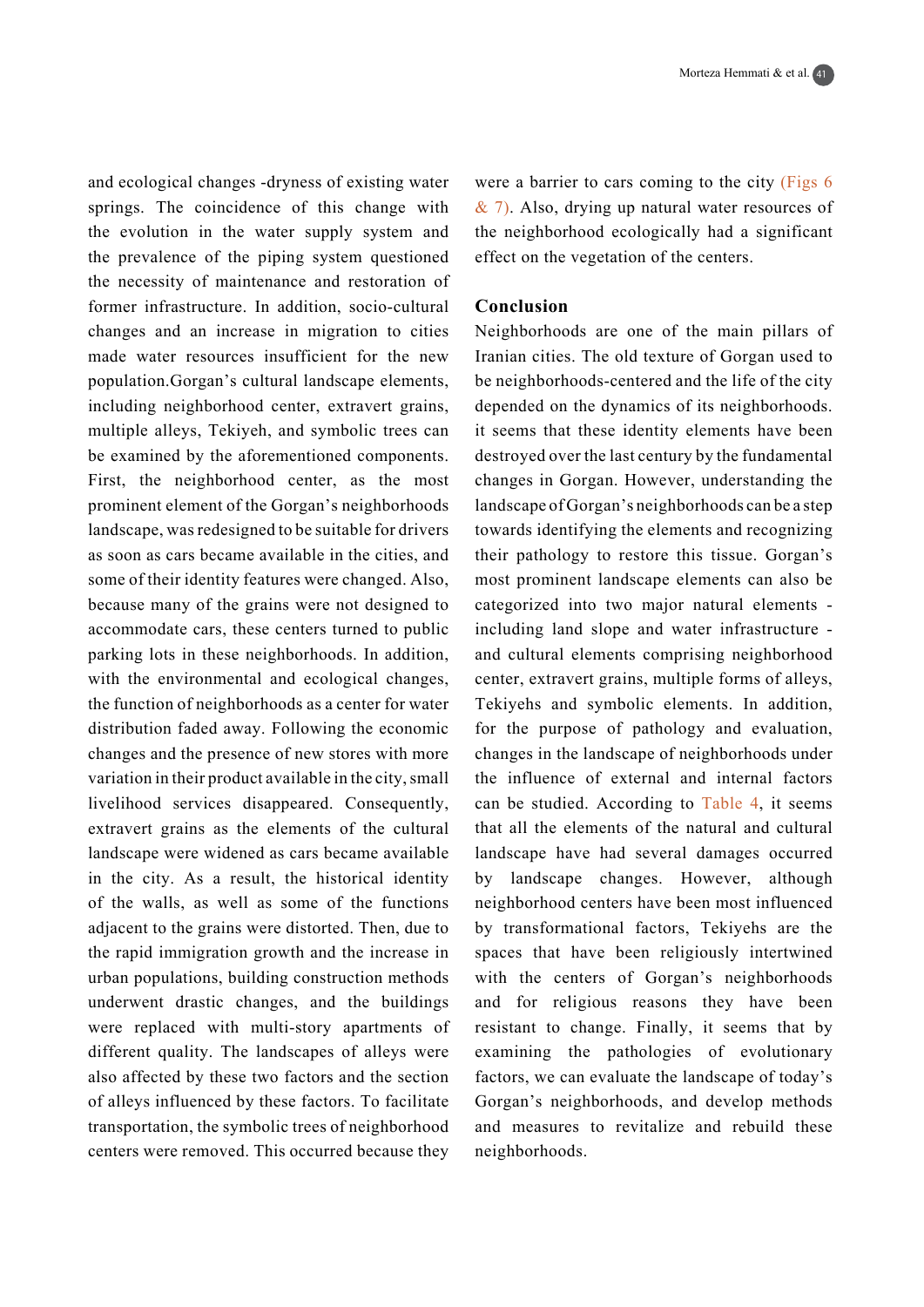

Fig. 6. The importance of devotion: The entrance of Sayyed Abbas Ali's Tekiyeh. Photo: Azarnush Amiri, 2020.



Fig. 7. Tekiyeh Sayed Abbas Ali. Photo: Azarnush Amiri, 2020.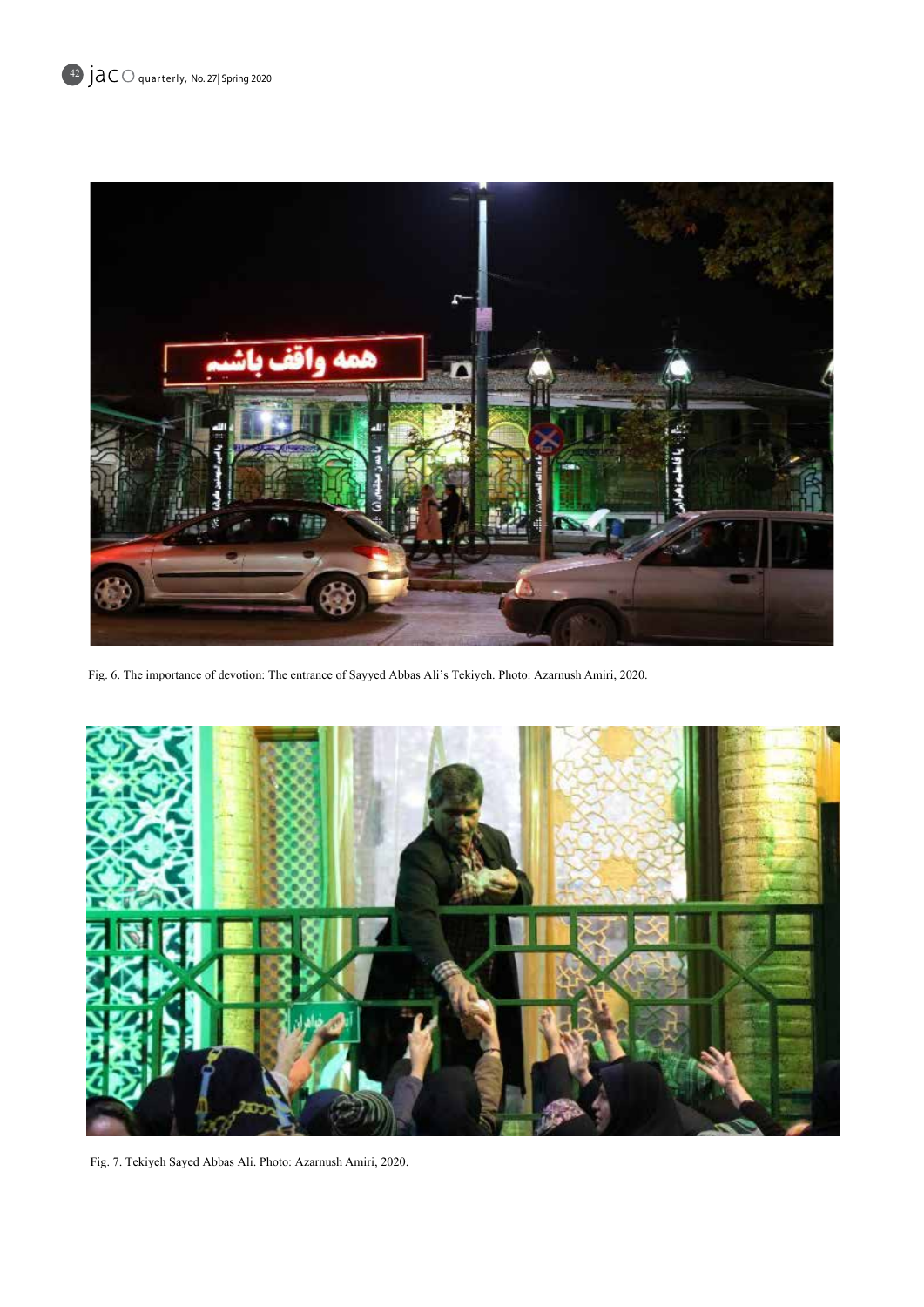|                                                                                                                                                   |                                                                        | <b>Internal Factors</b>                                                        |                                                                                                                 | <b>External Factors</b>                                                                                        |                                                                                                                                               |                                                                                                                              |
|---------------------------------------------------------------------------------------------------------------------------------------------------|------------------------------------------------------------------------|--------------------------------------------------------------------------------|-----------------------------------------------------------------------------------------------------------------|----------------------------------------------------------------------------------------------------------------|-----------------------------------------------------------------------------------------------------------------------------------------------|------------------------------------------------------------------------------------------------------------------------------|
| cities and popula-<br>Availability of<br>Socio-cultural<br>Technological<br>Migration to<br>cars in cities)<br>tion growth)<br>changes<br>changes |                                                                        | Environmental<br>and ecological<br>changes<br>(Dryness of<br>existing springs) | Economic changes<br>(The emergence of<br>new stores with vari-<br>ous products at lower<br>costs)               |                                                                                                                |                                                                                                                                               |                                                                                                                              |
| <b>Natural</b><br><b>Elements</b>                                                                                                                 |                                                                        | Land Slope                                                                     | Disintegrating and<br>leveling the integ-<br>rity of the natural<br>slope of the land                           | $\overline{a}$                                                                                                 |                                                                                                                                               |                                                                                                                              |
|                                                                                                                                                   |                                                                        | Water<br>Infrastructure                                                        |                                                                                                                 | Necessity of access<br>to water resources                                                                      | Deterioration of wa-<br>ter infrastructure due<br>to the changes in the<br>water supply system<br>with the prevalence<br>of piping technology |                                                                                                                              |
| Landscape Elements of neighborhoods in Gorgan                                                                                                     | <b>Cultural</b><br><b>Elements</b><br>Extravert<br>Grains<br>of Alleys | The Center of<br>Neighborhood                                                  | Preparing the cen-<br>ter to respond to<br>the avilability of<br>car sand turning<br>centers to parking<br>lots |                                                                                                                | Deterioration of ser-<br>vice function of the<br>neighborhood to pro-<br>vide water supply                                                    | Reduction of the<br>micro-functions<br>neighborhood<br>of<br>centers and the de-<br>terioration of the<br>commercial-service |
|                                                                                                                                                   |                                                                        |                                                                                | Widening<br>alleys<br>and destroying the<br>historical identity<br>of walls                                     | Changes in construc-<br>tion methods and an<br>increase in tendency<br>for apartment build-<br>ing             |                                                                                                                                               |                                                                                                                              |
|                                                                                                                                                   |                                                                        | Different Forms                                                                | Adjusting<br>width of the alley<br>and passages to the<br>standard of trans-<br>portation.                      | the Changes in the cross<br>sections of alleys<br>based on height and<br>construction density<br>in the alleys |                                                                                                                                               |                                                                                                                              |
|                                                                                                                                                   |                                                                        | Tekiyeh                                                                        |                                                                                                                 |                                                                                                                |                                                                                                                                               |                                                                                                                              |
|                                                                                                                                                   |                                                                        | Symbolic Tree                                                                  | Eliminating the rit-<br>ual tree to facilitate<br>transportation                                                |                                                                                                                | of<br><b>Dryness</b><br>trees<br>the<br>in<br>center<br>of<br>neghiborhood                                                                    |                                                                                                                              |

Table 4. Evaluation of landscape elements of neighborhoods in Gorgan city during evolution. Source: Authors.

#### **Endnotes**

1. The era of evolution is a term coined by Victor Daniel, Bijan Shafe'i, and Sohrab Soroushian to refer to a period in Iranian architecture and urban planning and this term was used by the authors of this paper due to its conceptual similarity to the timeframe of the study. It is introduced as follows: "The architecture of the evolution era deals with an era of Iranian architecture in which transformation is one of its permanent features. This period began in the mid-reign of Nasser al-Din Shah Qajar and has continued to this day.

2. This texture numbered 41 was listed in the National heritage list of Iran in 1931, its area corresponds to the Qajar area in the city of Esterabad.

3. Tekiyehs were one of the main elements of Qajar cities. In fact, Tekiyehs were the center of places used for mourning. Takaya in the Qajar Periods were the center for gathering the residents of neighborhoods and a factor in promoting local identity. Gorgan, as one of the important cities of the Qajar period, has important Tekiyehs formed by the old n eighborhoods of the city. These are: Tekiyeh Pastro, Tekiyeh Nalabani, Tekiyeh Mikhchegaran, Tekiyeh Sabze Mashhad, Tekiyeh Sarpir known as Abbas Khani, Takhti Tekiyeh Dushanbe, Tekiyeh Darvazehnour, Tekiyeh A b bas Ali, Tekiyeh Bani karimi (Mousavi Sarwineh Baghi et al, 2015).

4. Although some other factors such as the effect of modernist aesthetics.

increased sovereignty, etc have been reported to contribute to developing new streets in modern cities, the availability of cars was the most prominent factor in this global transformation.

### **Reference** list

• Abdullahi, M., Sarafi, M. & Tavakolinia, J. (2010). Theoretical investigation of the concept of neighborhood and itsredefinition with an emphasis on the conditions of Iranian urbanneighborhoods. Human Geography Research, (72), 12-26.

• Ahmadi, S., Sadeghlu, T. & Shayan, H. (2018). Representing scape of the villages near cities, International Conference on Civil *theoretical pattern of the driving forces of the evolution of Land-*Engineering and Urban Development Management in Iran, Tehran: University of Tehran.

• Baherini, S.H. & Majdzadeh, N. (2013). *Revisiting the concept of*